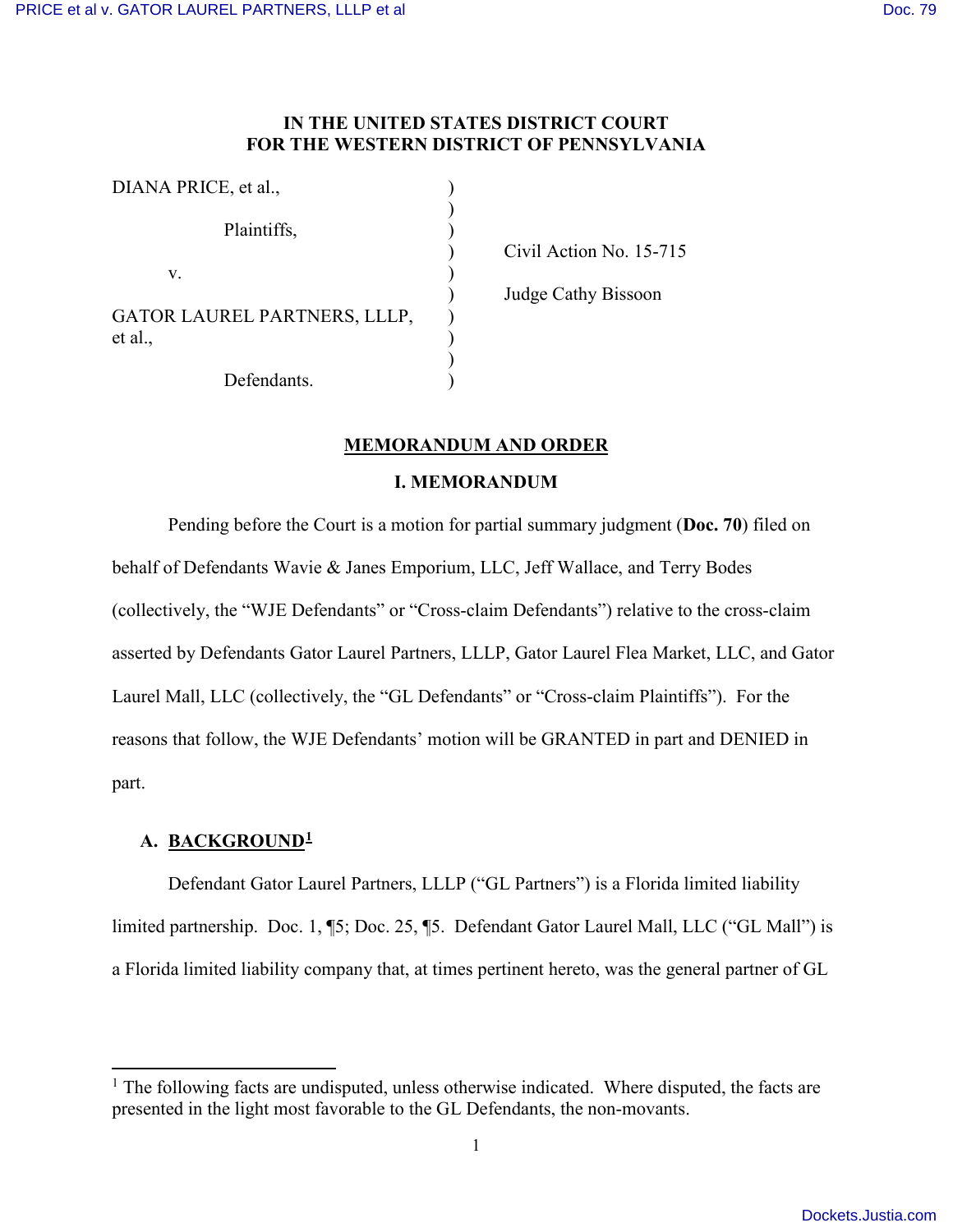Partners. Doc. 1, ¶7; Doc. 25, ¶7. Defendant Gator Laurel Flea Market, LLC ("GL Flea Market") also is a Florida limited liability company. Doc. 1, **16**; Doc. 25, **16.** 

Since August 1, 2008, GL Partners has owned property known as the Laurel Mall, located in Fayette County, Pennsylvania. Doc. 78-4 at 3-4; Doc. 1, ¶13; Doc. 25, ¶13. The Laurel Mall is a flea market consisting of approximately 190 booths. Doc. 71 ¶1; Doc. 77, ¶1. At times relevant to this litigation, GL Partners, GL Flea Market and/or GL Mall operated, managed and/or maintained the Laurel Mall property. Doc. 1, ¶13; Doc. 25, ¶13.

Defendants Jeff Wallace ("Wallace") and Terry Bodes ("Bodes") are residents of Fayette County, Pennsylvania. Doc. 1, ¶¶ 9-10; Doc. 40, ¶¶9-10. On November 12, 2009, Bodes filed an application with the Pennsylvania Department of State to register a retail store business under the fictitious name "Trail Town Peddlers." Doc. 73-4 at 2-3; Doc. 71, ¶5; Doc. 77, ¶5. The application was granted on November 16, 2009 and, thereafter, Wallace and Bodes conducted business at the Laurel Mall under the name "Trail Town Peddlers." Doc. 71, ¶5; Doc. 77, ¶¶5, 11.

Defendant Wavie & Janes Emporium, LLC ("WJE"), is a Pennsylvania limited liability company that was formed on May 29, 2013. Doc. 73-4 at 4. Bodes is WJE's sole member and Wallace is an operator/employee of the company. Doc. 77 at ¶12; Bodes Dep. at 9:2-15, 10:18- 11:12 (Doc. 78-9).

On June 8, 2013, while Plaintiffs Diana and Charles Price ("Plaintiffs") were walking in the corridor of the Laurel Mall, Diana Price (hereafter, at times, "Diana") rounded a pillar and tripped over a wooden pallet that was located just outside a store allegedly bearing the signage "Wavie & Janes Emporium." Doc. 71, ¶10; Doc. 77, ¶10; D. Price Dep. at 17:3-20, 20:17-21 (Doc. 73-7); C. Price Dep. at 12:2-25, 18:9-17 (Doc. 78-7). Immediately after Diana tripped and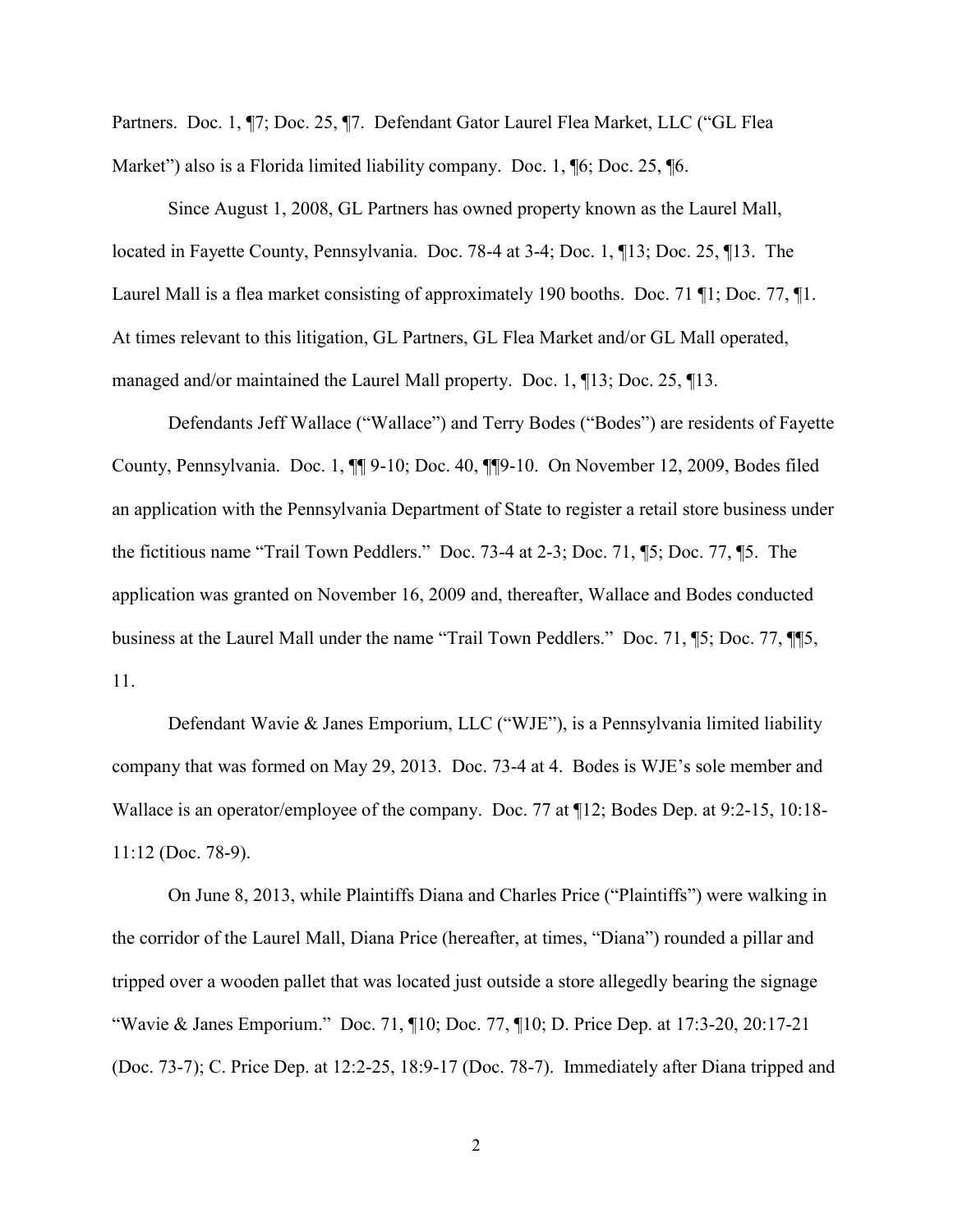fell, a young male came out of Wavie & Janes Emporium, grabbed the wooden pallet, and took it back inside the store. D. Price Dep. at 20:12-21; C. Price Dep. at 27:2-16, 28:5-19. Upon picking up the pallet, the young male allegedly remarked, "[T]his thing has been here for a month and nobody else has ever tripped over it." C. Price Dep. at 27:13-16.

Plaintiffs later filed suit against the GL Defendants and the WJE Defendants for damages allegedly sustained by Plaintiffs as a result of Diana's fall. The complaint (Doc. 1) set forth separate claims against the GL Defendants and the WJE Defendants both for negligence and for loss of consortium. It also included a claim against Bodes and Wallace in their individual capacities, based on the theory that WJE is the "alter ego" of "either or both of the Defendants, Terry Bodes and Jeff Wallace." Doc. 1, ¶48.<sup>[2](#page-2-0)</sup>

On October 2, 2015, the GL Defendants answered the complaint and asserted crossclaims against the WJE Defendants for indemnification and contribution. See Doc. 25. In their answer to the cross-claims, the WJE Defendants state, among other things, that WJE never operated a store at the Laurel Mall. Doc. 40 at 20 ("First Affirmative Defense"). The WJE Defendants acknowledge that Wallace and Bodes previously rented store space from the GL Defendants at the Laurel Mall using the trade name "Trail Town Peddlers"; however, they maintain that this business ceased to exist – and that Wallace and Bodes vacated the leasehold – no later than April 2013. Id. at 20-21 ("Second Affirmative Defense" and "Third Affirmative Defense"). Consequently, the WJE Defendants contend that Plaintiffs and the GL Defendants

 $\overline{a}$ 

<span id="page-2-0"></span><sup>&</sup>lt;sup>2</sup> According to the WJE Defendants, "[t]he Plaintiffs have agreed to dismiss Jeff Wallace and Terry Bodes in their individual capacities as the protections of the Limited Liability Company inure to the benefit of the individual defendants and discovery has revealed that no cognizable claim for 'Piercing the Corporate Veil' has been made by the Plaintiffs." WJE Defs.' Br. Supp. Mot. Summ. J. at 4, Doc. 72. Because the Court is unable to verify the accuracy of the WJE Defendants' representation from the public docket, the Court will not presently credit the representation or allow it to inform any aspect of the analysis set forth herein.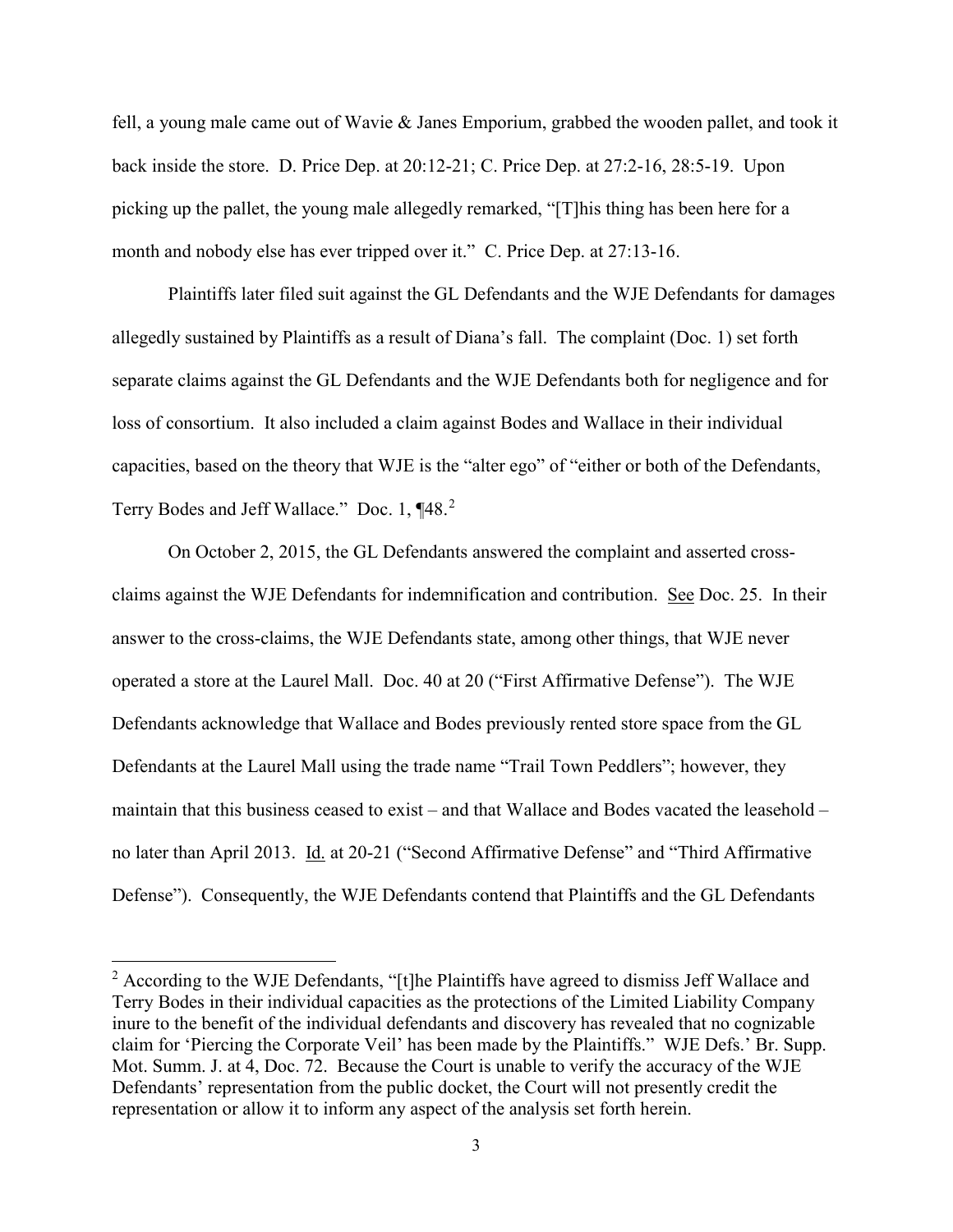have sued the wrong parties. Id. at 21 ("Third Affirmative Defense"). They deny that the GL Defendants have any basis, either contractually or under common law, for obtaining contribution or indemnification from them. Id. at 21 ("Fifth Affirmative Defense").

In February 2017, the WJE Defendants filed the pending motion for summary judgment and supporting materials relative to the GL Defendants' cross-claim. Doc. Nos. 70-73. In their motion, the WJE Defendants challenge only the GL Defendants' claims for indemnification. See Doc. 70,  $\P$  $[$ 4-7.<sup>[3](#page-3-0)</sup> They argue that the GL Defendants have no right to obtain indemnification, either contractually or under common law. Doc. Nos. 70 and 72.

The GL Defendants filed their opposition materials on March 24, 2017. Doc. Nos. 74-78. Based on these filings, the motion of the WJE Defendants is ripe for adjudication.

# **B. ANALYSIS**[4](#page-3-1)

l

"[U]nder Pennsylvania law,<sup>[5](#page-3-2)</sup> indemnity is available only  $(1)$  where there is an express contract to indemnify, or (2) where the party seeking indemnity is vicariously or secondarily

<span id="page-3-0"></span> $3$  The WJE Defendants make no mention of the cross-claim for contribution, nor do they acknowledge a distinction between the two theories. Because the parties have not joined issue on the sufficiency of the GL Defendants' contribution claim, the Court will not address the matter at this juncture.

<span id="page-3-1"></span><sup>4</sup> Summary judgment is appropriate if the moving party establishes "that there is no genuine dispute as to any material fact and the movant is entitled to judgment as a matter of law." Fed. R. Civ. P. 56(a). A dispute is "genuine" only if there is a sufficient evidentiary basis for a reasonable jury to find for the non-moving party, and a fact is "material" only if it might affect the outcome of the action under the governing law. See Sovereign Bank v. BJ's Wholesale Club, Inc., 533 F.3d 162, 172 (3d Cir. 2008) (citing Anderson v. Liberty Lobby, Inc., 477 U.S. 242, 248 (1986)). In ruling on the pending motion for summary judgment, the Court must view the facts, and any reasonable inferences arising therefrom, in the light most favorable to the nonmoving party. See Moody v. Atlantic City Bd. of Educ., 2017 WL 3881957, at \*1 n.1 (3d Cir. Sept. 6, 2017) (citing Hugh v. Butler Cty. Family YMCA, 418 F.3d 265, 266-67 (3d Cir. 2005)).

<span id="page-3-2"></span> $<sup>5</sup>$  As a federal court sitting in diversity, this Court must apply the substantive law of the state in</sup> which it sits, Erie R.R. Co. v. Tompkins, 304 U.S. 64, 78 (1938), including its choice of law rules, Klaxon Co. v. Stentor Elec. Mfg. Co., 313 U.S. 487, 496 (1941). In this case, the parties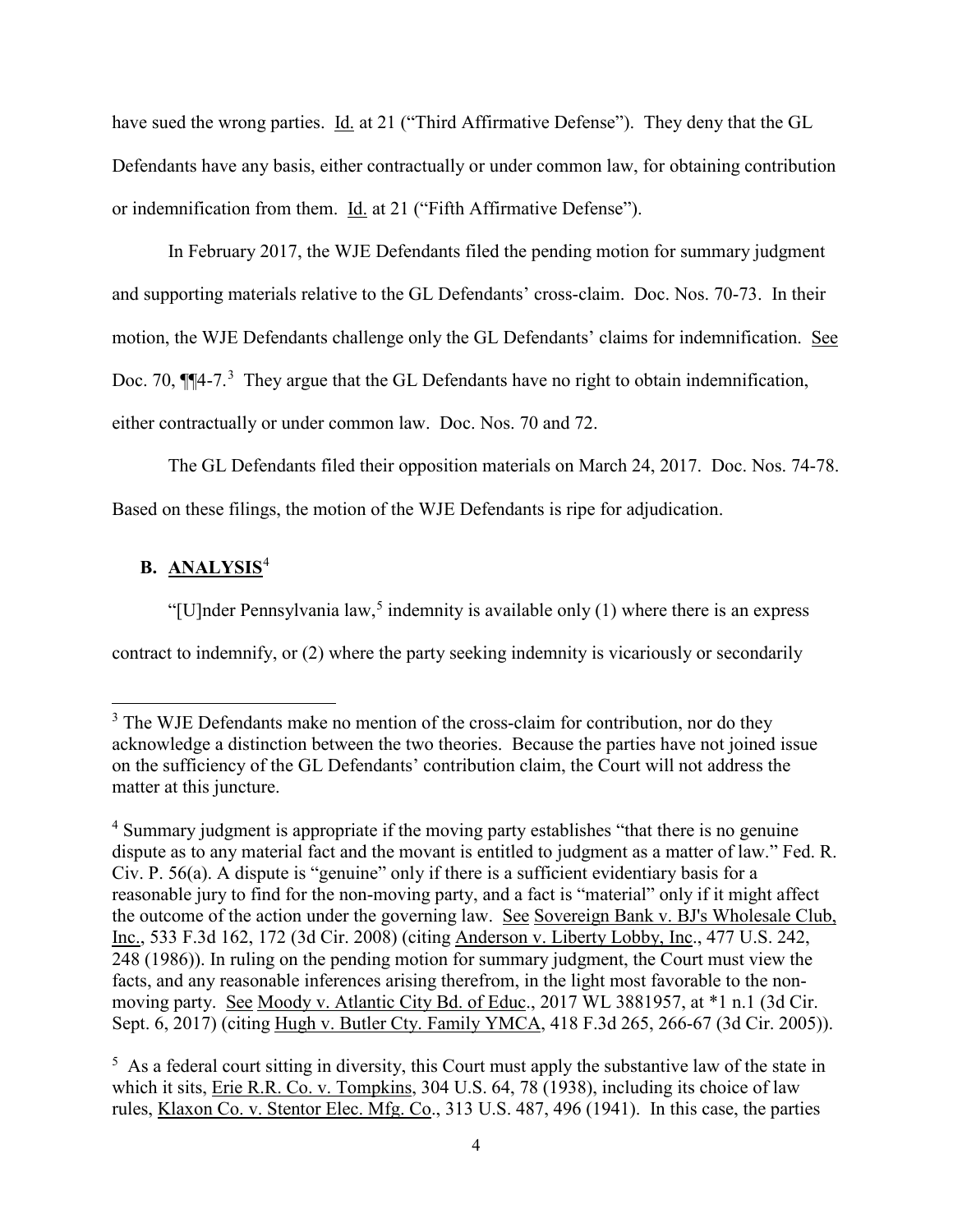liable for the indemnitor's acts.'" Bank v. City of Phila., 991 F. Supp. 2d 523, 530 (E.D. Pa. 2014) (quoting Allegheny Gen. Hosp. v. Philip Morris, Inc., 228 F.3d 429, 448 (3d Cir. 2000)) (additional internal quotation marks and citations omitted). "If there is no express contract to indemnify, then the party seeking indemnity must rely on the second option—common law indemnification." Id. (quoting Allegheny Gen. Hosp., 228 F.3d at 448). A right of common law indemnification arises when a defendant's liability "'arises not out of its own conduct, but out of a relationship that legally compels the defendant to pay for the act or omission of a third party.'" Id. (quoting Morris v. Lenihan, 192 F.R.D. 484, 489 (E.D. Pa. 2000)). "The common law right of indemnity 'enures to a person who, without active fault on his own part, has been compelled, by reason of some legal obligation, to pay damages occasioned by the initial negligence of

l

have implicitly agreed that Pennsylvania law governs the disputed cross-claim, as they discuss only Pennsylvania law in their respective briefs. Accordingly, the Court need not engage in a choice-of-law analysis. See Schiavone Constr. Co. v. Time, Inc., 735 F.2d 94, 96 (3d Cir. 1984)) (where parties implicitly agreed that New Jersey law governed their defamation case, district court applied New Jersey law in its analysis, and New Jersey had an interest in the outcome of the litigation, Court of Appeals found "no cause sua sponte to challenge that choice of law"); 84 Lumber Co., L.P. v. Bryan Const. Co., 2011 WL 666209, at \*5 (W.D. Pa. Feb.14, 2011) ("In this case, the parties do not dispute that Pennsylvania law applies to this case, and the Court need not engage in a choice of law analysis."); Tyler v. King, 496 A.2d 16, 21 (Pa. Super. Ct. 1985) ("[P]arties may bind themselves, even by a statement made in court, on matters relating to individual rights and obligations, so long as their stipulations do not affect the court's jurisdiction or due order of business.").

Regardless, the Court finds no reason to apply different law to the facts of this case. As a general matter, "Pennsylvania courts give effect to choice of law provisions when the state selected enjoys a substantial relationship to the parties or the transaction and the application of the law is not contrary to the public policy of another state with a stronger interest in the transaction." Verizon Commc'ns Inc. v. Pizzirani, 462 F. Supp. 2d 648, 655 (E.D. Pa. 2006) (citing Kruzits v. Okuma Mach. Tool, Inc., 40 F.3d 52, 55 (3d Cir. 1994)) (footnote omitted). In this case, Pennsylvania has a substantial connection to the parties and the underlying events because Diana Price's accident occurred in Pennsylvania, and both the GL Defendants and the WJE Defendants conducted business here. Neither the GL Defendants nor the WJE Defendants have alleged that the application of Pennsylvania law would contravene the public policy of another state having a stronger interest in this case. Accordingly, the disputed cross-claim will be analyzed under Pennsylvania law.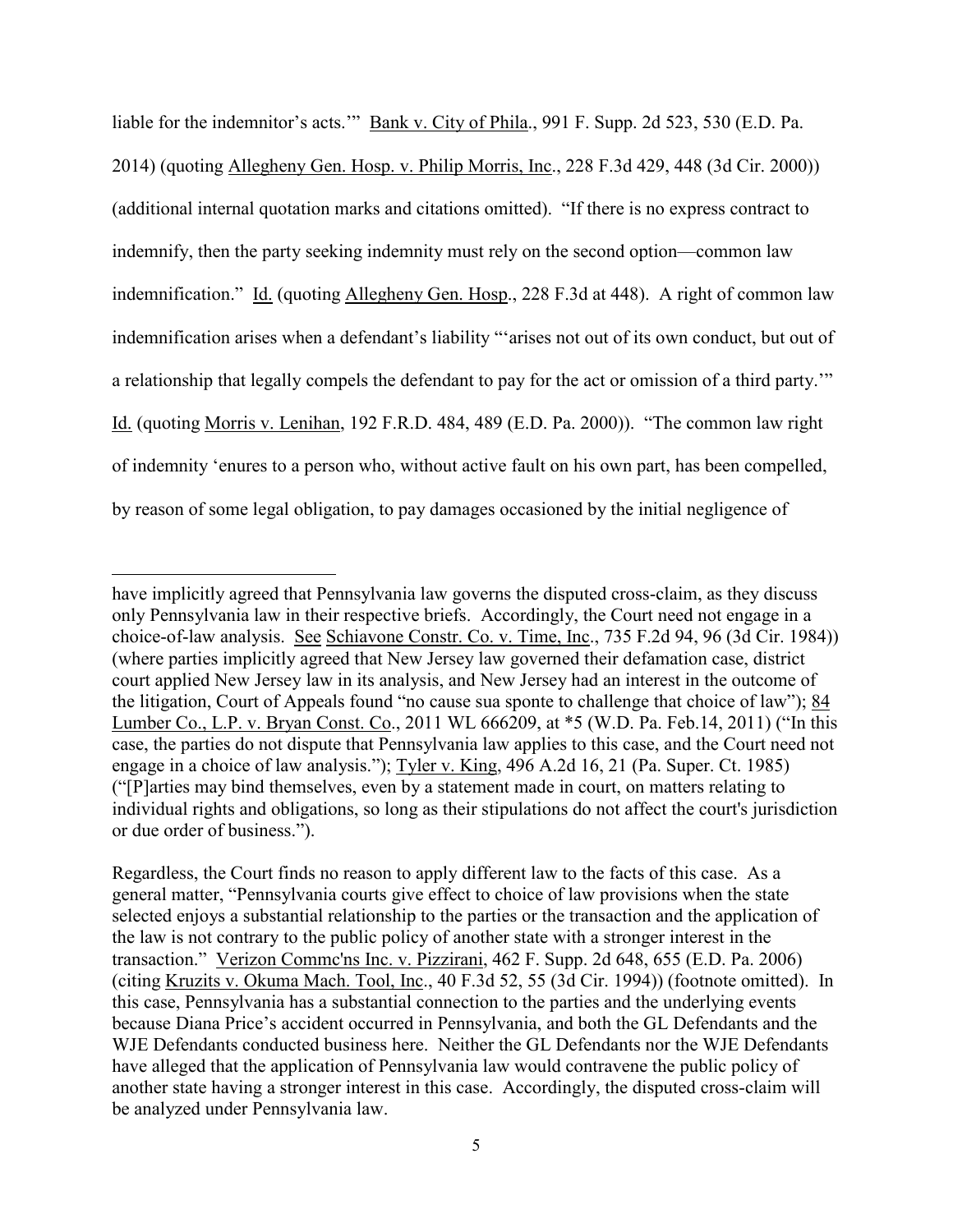another, and for which he himself is only secondarily liable.'" Id. (quoting Morris, 192 F.R.D. at 489).

Here, the WJE Defendants appear to concede the existence of genuine disputes about whether they operated a store at the Laurel Mall under the trade name "Waivie & Janes Emporium" at the time of Diana Price's trip and fall and whether negligence can be vicariously imputed to WJE by virtue of actions taken by the store's employees. The evidence shows that WJE was formally organized as a limited liability company on May 29, 2013, shortly before the date of Diana Price's accident. Both Plaintiffs testified that they observed WJE signage in place, and WJE employees present in the store, on the day in question. Plaintiffs' testimony supports the additional inference that the obstacle on which Diana tripped – *i.e*., an object she described as a "wooden pallet" – was the property of WJE and had been situated just outside of the store at the time of Diana's fall. In light of these facts, a jury could reasonably conclude that: (i) the WJE Defendants maintained a presence at the Laurel Mall under the trade name "Waivie & Janes Emporium" during the time frame in question, and (ii) WJE employees were responsible for placing the wooden pallet in the location where Diana Price tripped.

The question becomes whether the GL Defendants have established any basis for their indemnification claim against the WJE Defendants. In this case, the GL Defendants' contractual indemnification claim is predicated entirely upon a "license agreement" that was purportedly executed for the benefit of GL Partners by Wallace in his capacity as "President" of an unidentified entity. See Doc. 73-2. Paragraph 10 of the agreement sets forth an "indemnification/ hold harmless" clause, which states:

Licensee hereby agrees to indemnify, defend and hold harmless the Licensor, its owner, partners, authorized agents, managing agent, mortgagee, contractors, and each tenant and licensee of the Shopping Center from and against any and all claims (including personal injuries and death), damages, injuries, actions, costs,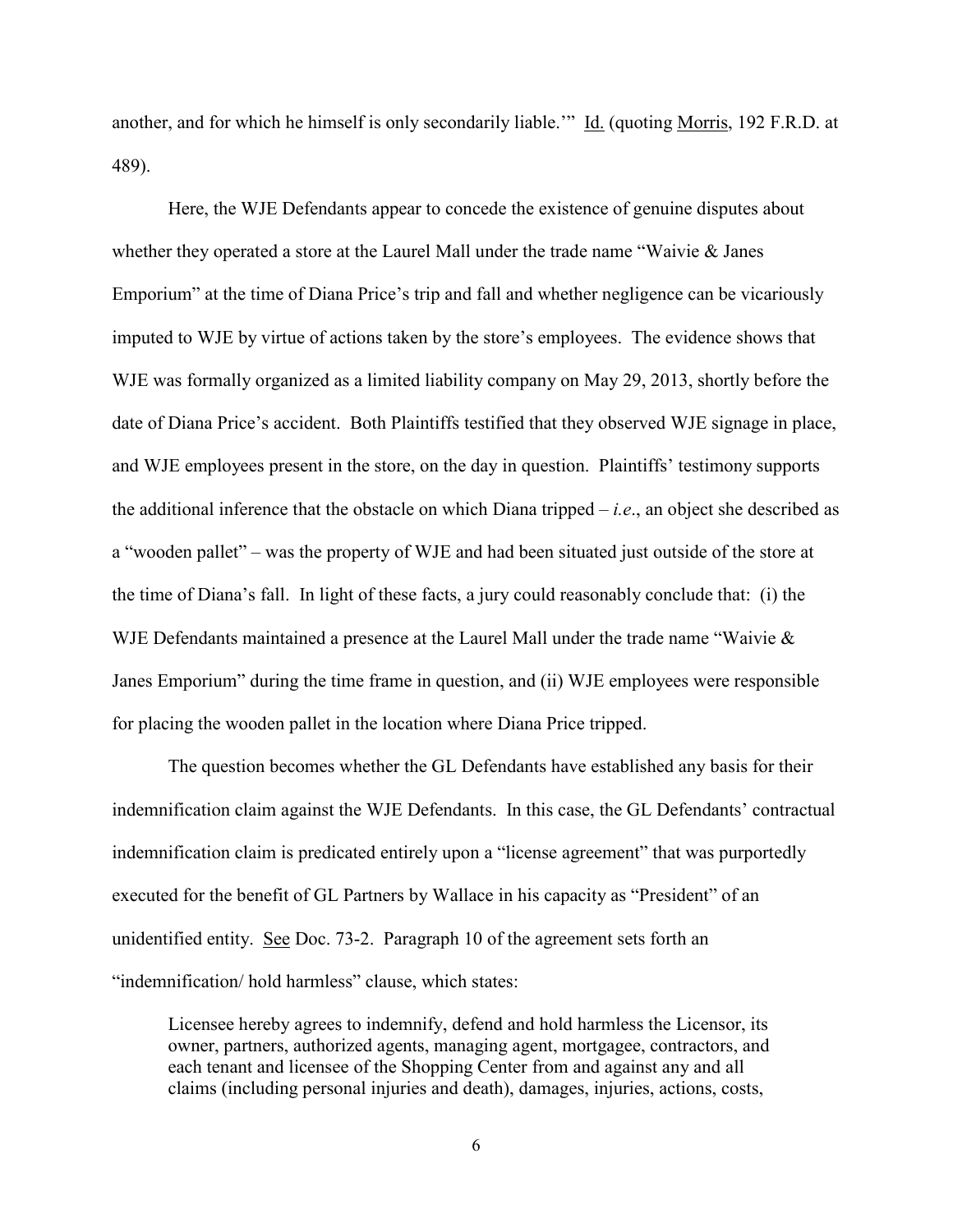fees, penalties, interest or expenses of any kind or nature, whatsoever, and/or other expenses (including reasonable attorney's fees) and cost due to or arising out of or in connection with the use or occupancy of the Premises, the Shopping Center, or any part or facility thereof by the Licensee, his agents, members, partners, associates, contractors, servants, invitees, and employees.

### Doc. 73-2 at 9, ¶10.

For several reasons, the Court finds the licensing agreement ineffectual in terms of transferring a duty of indemnification to any of the WJE Defendants. To begin, it is clear that Wallace could not have executed the purported licensing agreement on behalf of WJE, since the document was signed on November 12, 2008 and WJE did not exist as a legal entity until May 29, 2013. The agreement, by its own terms, is "personal to Licensee and may not be transferred or assigned by Licensee . . . ." Doc. 73-2 at 10, ¶14. Indeed, the GL Defendants appear to concede that the licensing agreement has no binding effect on WJE because it was not a party to the agreement.

Additionally, the Court finds that the "licensing agreement" cannot support a contractual right of indemnification against Bodes or Wallace because it is unenforceable under basic tenets of Pennsylvania contract law. "The elements of an enforceable contract under Pennsylvania law are: (1) a manifestation of an intent to be bound by the terms of the agreement, (2) sufficiently definite terms, and (3) an agreement supported by adequate consideration." Szymanski v. Sacchetta, 2012 WL 246249, at \*4 (E.D. Pa. Jan. 26, 2012) (citing Johnston the Florist, Inc. v. TEDCO Constr. Corp., 657 A.2d 511, 516 (Pa. Super. Ct. 1995)). For purposes of evaluating whether sufficiently definite contractual terms exist, Pennsylvania courts follow the Restatement (Second) of Contracts. See Reed v. Pittsburgh Bd. of Pub. Educ., 862 A.2d 131, 135 (Pa. Commw. Ct. 2004). Section 33 of the Restatement provides that:

(1) Even though a manifestation of intention is intended to be understood as an offer, it cannot be accepted so as to form a contract unless the terms of the contract are reasonably certain.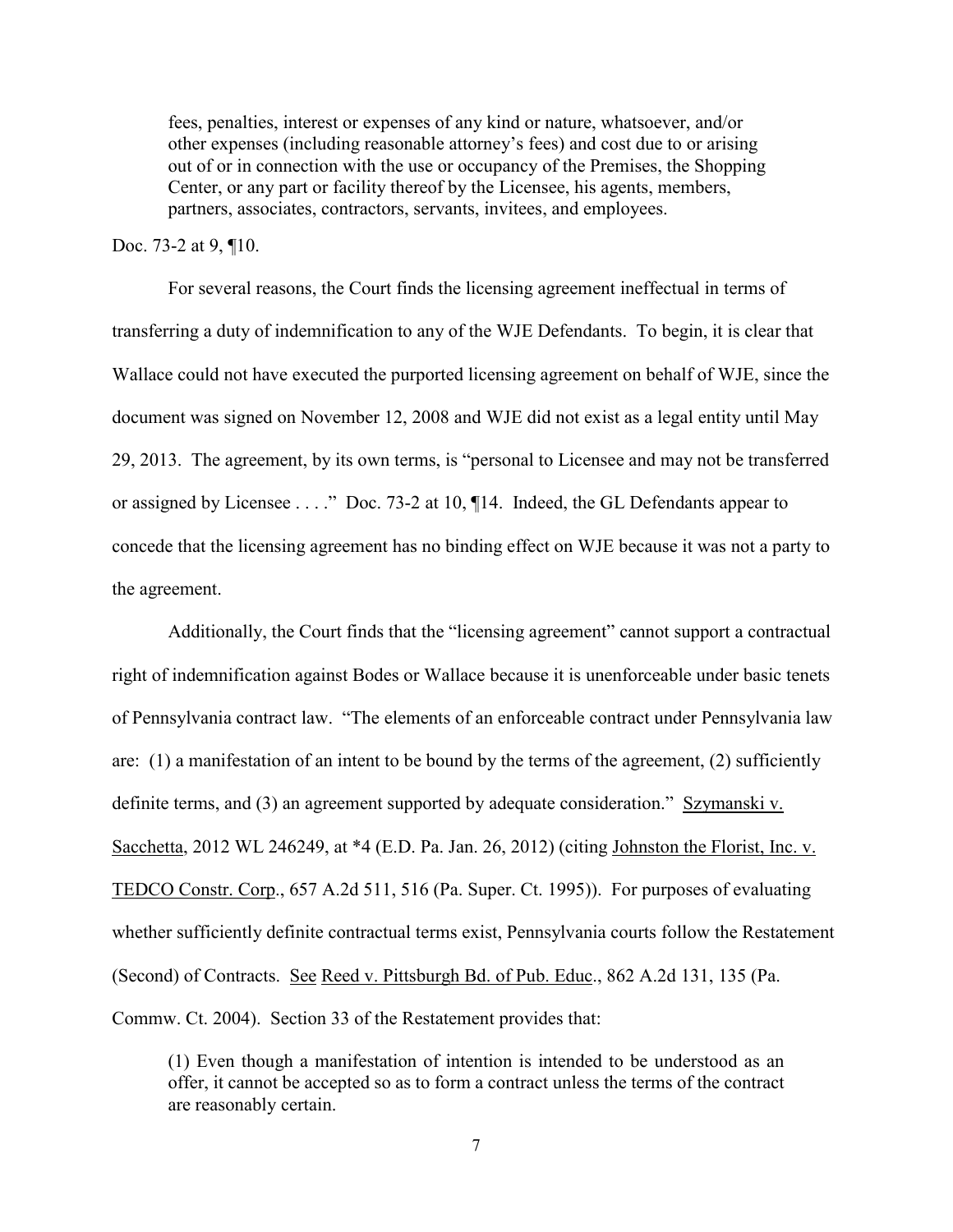(2) The terms of a contract are reasonably certain if they provide a basis for determining the existence of a breach and for giving an appropriate remedy.

([3]) The fact that one or more terms of a proposed bargain are left open or uncertain may show that a manifestation of intention is not intended to be understood as an offer or as an acceptance.

Restatement (Second) of Contracts § 33 (1981). "'[T]ime or manner of performance, and price or consideration are essential terms of an alleged bargain, and must be supplied with sufficient definiteness for a contract to be enforceable.'" Hearbest, Inc. v. Adecco USA, 2014 WL 7183478, at \*5 (W.D. Pa. Dec. 16, 2014) (quoting Great N. Ins. Co. v. ADT Sec. Servs., Inc., 517 F. Supp. 2d 723, 736 (W.D. Pa. 2007)); see Lombardo v. Gasparini Excavating Co., 123 A.2d 663, 666 (Pa. 1956) (essential terms of a contract include, inter alia, the "time or manner of performance, price to be paid, or the like.").

In this case, the essential terms of the licensing agreement are insufficiently clear, and the document does not evidence the parties' intention to enter into an enforceable contract. For one thing, the agreement fails to specify the entity on whose behalf Wallace, as "President," supposedly executed the document. And even if the Court assumes that "Trail Town Peddlers" – or Wallace himself -- is the "Licensee," the agreement still fails to meet the standard of enforceability because it does not identify the "premises" being "licensed," the term of the licensing period, the price to be paid as a "license fee," or the "permitted use" of the premises. Under these circumstances, the written agreement provides an insufficient basis for determining either the existence of a breach or the appropriate remedy. On its face, the document cannot reasonably be viewed as manifesting an objective contractual intent on the part of Wallace, "Trail Town Peddlers," or any other entity.

Apart from these defects, the "licensing agreement" fails to satisfy Pennsylvania's statute of frauds, which provides that any lease of real property for a term of more than three years must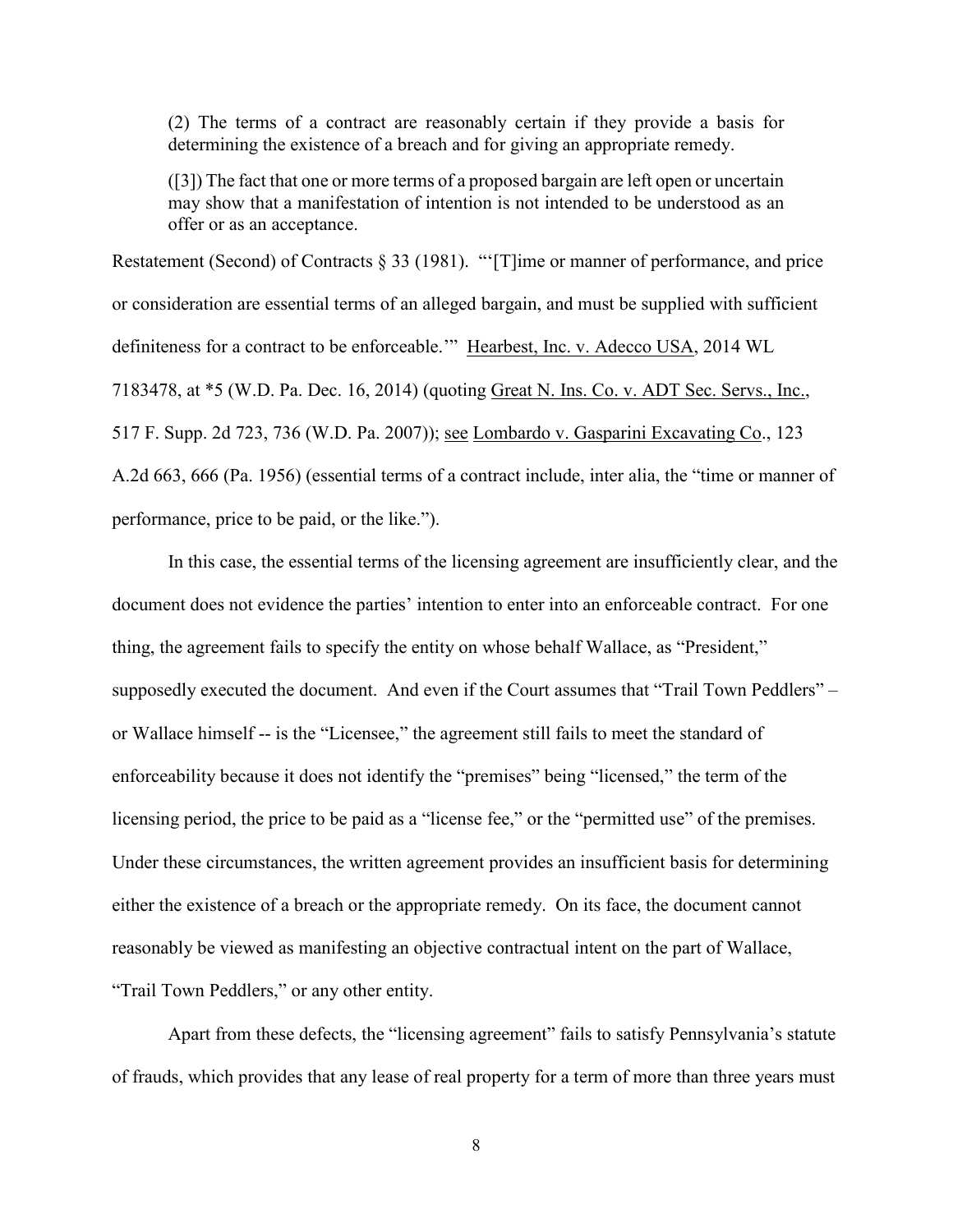be made in writing and must be signed by both of the contracting parties. See 68 Pa. Stat. §250.202. Although the "licensing agreement" bears the signature of Wallace, as "President" of an undisclosed "Licensee," it is not signed by any agent of GL Partners, the purported "Licensor."<sup>[6](#page-8-0)</sup> Thus, even if the agreement were otherwise enforceable as to its substantive terms, it would not be enforceable beyond the three-year period after it was signed by Wallace. See Flight Sys., Inc. v. Elec. Data Sys. Corp., 112 F.3d 124, 129 (3d Cir. 1997) (court noting that, although "[t]he statute of frauds does not void contracts relating to land that fail to comply with its requirements," it "renders unenforceable the durational term of those contracts"). That threeyear period terminated well before the date on which Diana Price was injured.

In sum, even if WJE actually occupied space in the Laurel Mall on June 8, 2013, and even if WJE, through its agents, was vicariously responsible for the placement of the obstacle that caused Diana Price's fall, the 2008 "license agreement" has no legal effect vis-a-vis the WJE Defendants in terms of providing the GL Defendants a contractual right of indemnification. Accordingly, to the extent that the GL Defendants' indemnification claim is predicated on provisions in the licensing agreement, the claim fails as a matter of law.

 Of course, under Pennsylvania law, parties can also be bound under the terms of an oral contract. "In the case of oral contracts, courts must look to surrounding circumstances and course of dealing between the parties in order to ascertain their intent." Legendary Art, LLC v. Godard, 888 F. Supp. 2d 577, 585 (E.D. Pa. 2012) (internal quotation marks and citation

l

<span id="page-8-0"></span> $6$  In their brief, the GL Defendants argue that "[t]he Agreement . . . contains a counterparts clause indicating that the agreement may be executed in several counter parts, each of [which] shall be deemed an original, therefore the page containing the Lessor's signature may be shown on another counterpart." GL Defs.' Mem. Opp. Mot. Summ. J. at 4, Doc. 75. This speculative assertion – that a signed counterpart to the agreement may exist somewhere – does not amount to a genuinely disputed issue concerning the existence of a fully executed licensing agreement.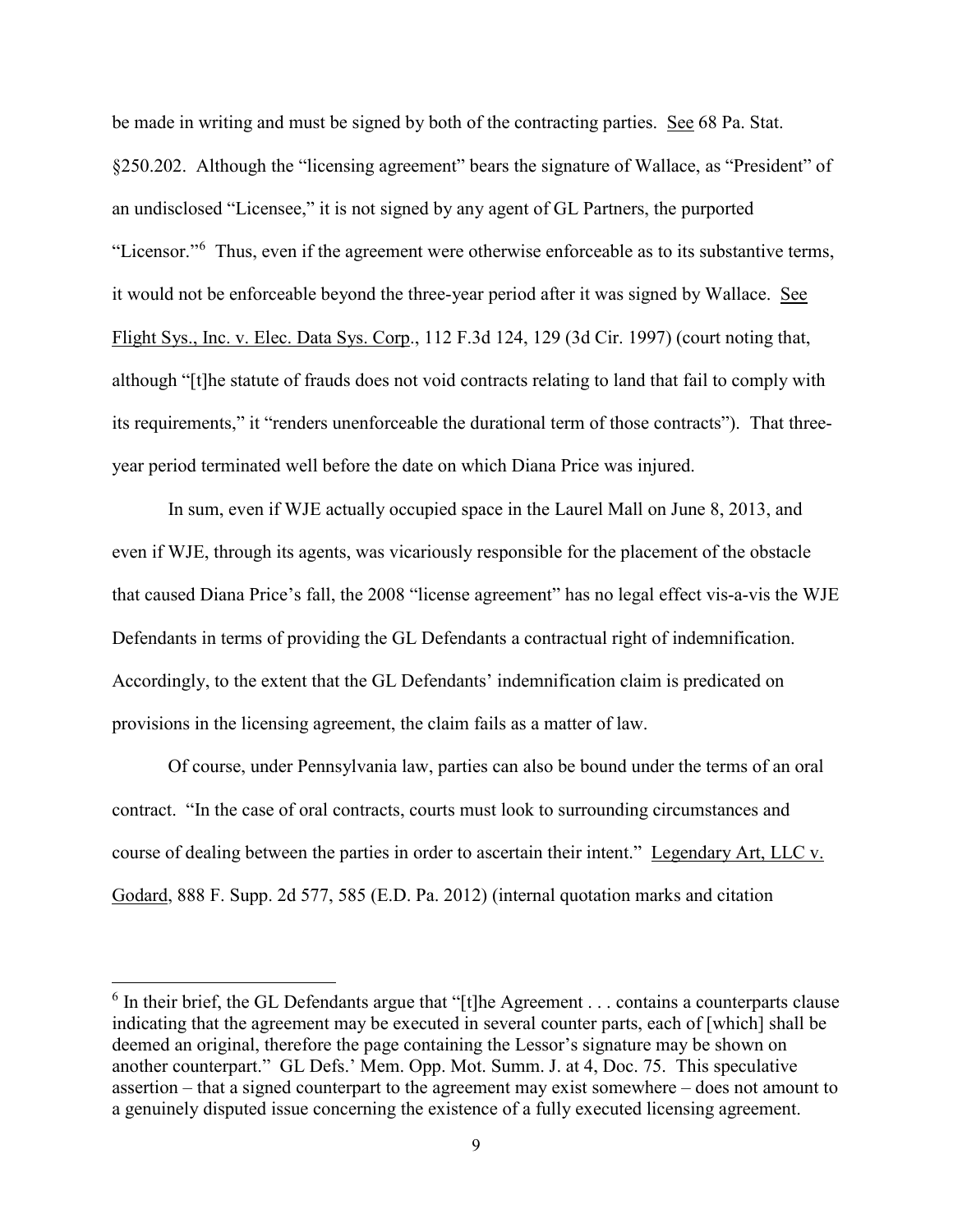omitted). Here, the GL Defendants contend that "the mere fact that the parties maintained [their] business relationship for 4-1/2 years creates a very long history or [c]ourse of [p]erformance, from which meaning to the terms of the agreement may be proved during testimony at the time of trial." GL Defs.' Mem. Opp. Mot. Summ. J. at 4, Doc. 75.

While this may be true, it is the GL Defendants' burden, at this stage of the proceedings, to produce evidence indicative of a genuinely disputed issue concerning its right to contractual indemnification. As noted, Pennsylvania requires the existence of an express contractual right to indemnity. See Bank, 991 F. Supp. 2d at 530 (noting that, under Pennsylvania law, "indemnity is available only (1) where there is an express contract to indemnify, or (2) where the party seeking indemnity is vicariously or secondarily liable for the indemnitor's acts") (internal quotation marks and citation omitted). Moreover, "[a]n indemnification agreement 'must be construed strictly and the contract must state the intention of the parties with the greatest particularity." Krueger Assocs., Inc. v. ADT Sec. Sys., 11 F. Supp. 2d 634, 636 (E.D. Pa. 1998) (quoting Valhal Corp. v. Sullivan Assoc., Inc., 44 F.3d 195, 202 (3d Cir.1995)), aff'd sub nom. Krueger Assocs., Inc. v. Am. Dist. Tel. Co. of Pa., 247 F.3d 61 (3d Cir. 2001). "Any ambiguity in the contract must be construed against the party seeking indemnification." Id. (citing Valhal Corp., 44 F.3d at 202). In this case, there is no evidence before the Court to suggest that the parties engaged in a course of dealing pursuant to which the WJE Defendants expressly agreed to indemnify GL Partners under the type of circumstances that are present here.

In sum, the Court finds that there are no genuinely disputed issues of material fact relative to the GL Defendants' contractual indemnification claim. As a matter of law, the GL Defendants have established no basis in contract for obtaining indemnification from the WJE Defendants, and summary judgment will therefore be entered on that aspect of the cross-claim.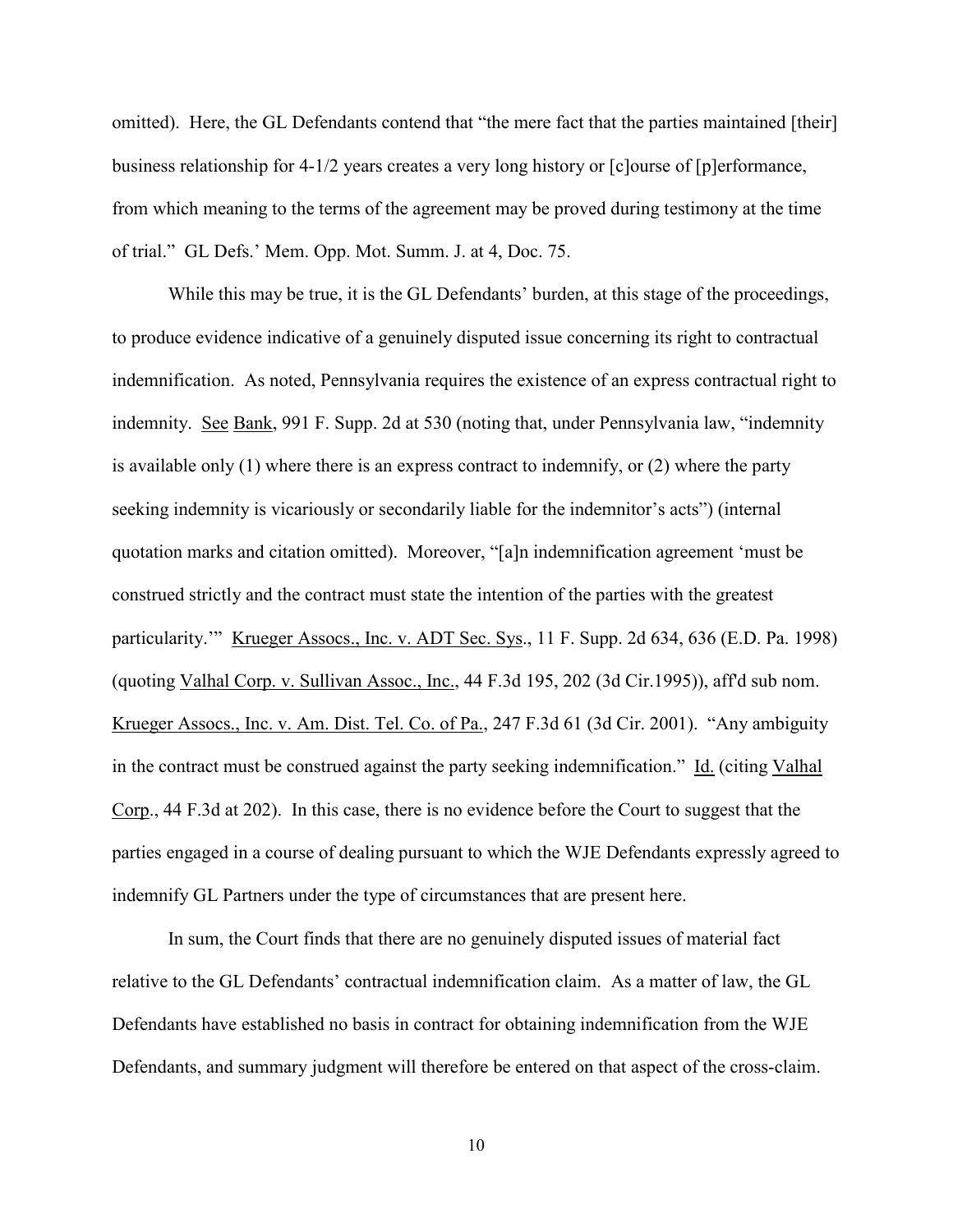Absent a contractual right of indemnification, the GL Defendants must rely on a common law right of indemnification. "'[T]he common law right of indemnity is not a fault sharing mechanism between one who was predominantly responsible for an accident and one whose negligence was relatively minor."" Holbrook v. Woodham, 2009 WL 365681, at \*9 (W.D. Pa. Feb. 13, 2009) (quoting Sirianni v. Nugent Bros., Inc., 506 A.2d 868, 871 (Pa.1986)). "'Rather, it is a fault shifting mechanism, operable only when a defendant who has been held liable to a plaintiff solely by operation of law, seeks to recover his loss from a defendant who was actually responsible for the accident which occasioned the loss." Id. (quoting Sirianni, supra).

 In their motion, the WJE Defendants contend that no facts have been presented that would render them liable for indemnification at common law. See Doc. 70,  $\P$ 7(b). Their brief does not expound on this point, except to note the well-established rule in Pennsylvania that:

where the owner of real estate leases various parts thereof to several tenants, but retains possession and control of the common passage-ways and aisles which are to be used by business invitees of the various tenants, the obligation of keeping the common aisles safe for the business invitees is imposed upon the landlord and not upon the tenants, in the absence of a contrary provision in the lease or leases.

WJE Defs.' Br. Supp. Mot. Summ. J. at 6, Doc. 72 (quoting Leary v. Lawrence Sales Corp., 275 A.2d 32, 34 (Pa. 1971)). Under Pennsylvania law, the question of liability is premised primarily on possession and control, as opposed to simply ownership. Stuski v. Phila. Auth. for Indus. Dev., 162 A.3d 1196, 1203 (Pa. Commw. Ct. 2017).

 Here, the Court is not persuaded that the foregoing rule absolutely bars the GL Defendants' common law indemnity claim because the record, at least in its present state, supplies a reasonable basis for finding only secondary liability on the part of GL Partners. Under Pennsylvania law, "secondary as distinguished from primary liability rests upon a fault that is imputed or constructive only, being based on some legal relation between the parties, or arising from some positive rule of common or statutory law or because of a failure to discover or correct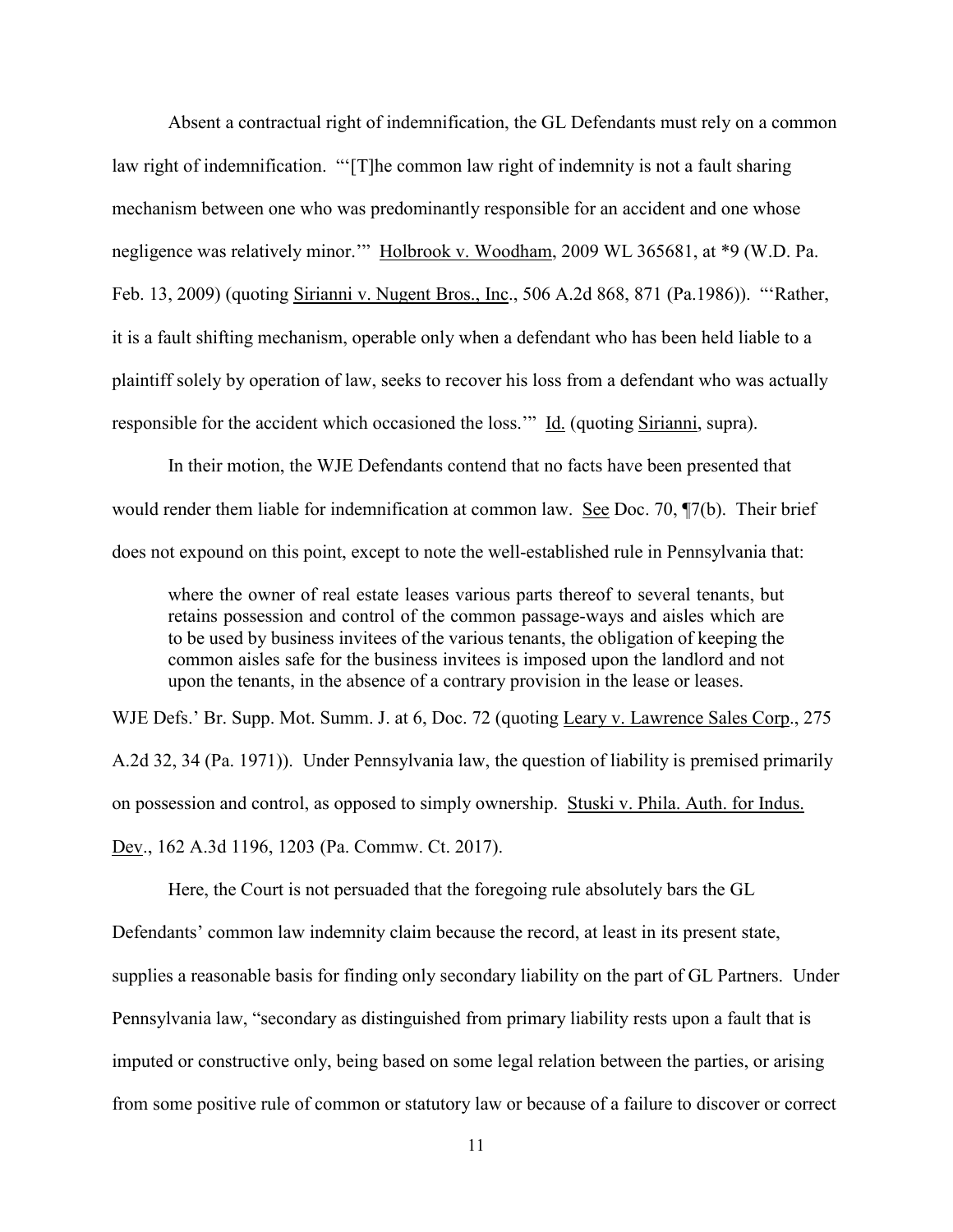a defect or remedy a dangerous condition caused by the act of the one primarily responsible." Builder Supply Co. v. McCabe, 77 A.2d 368, 328 (Pa. 1951). Based on the record before the Court, a jury could reasonably infer that agents of WJE created a dangerous condition in the common area of the Laurel Mall, making any liability on the part of the GL Defendants secondary to that of WJE. See Scampone v. Highland Park Care Ctr., LLC, 57 A.3d 582, 597 (Pa. 2012) ("The corporation, as principal, assumes the risk of individual agents' negligence under the theory of vicarious liability.") (citing authority).

Moreover, genuine issues of fact exist on this record as to whether the GL Defendants actually retained control over the area in which Diana Price fell. Under Pennsylvania law, the question of control over leased premises is a factual one ordinarily reserved to the jury. Fitzpatrick v. Consol. Rail Corp., 1991 WL 61114, at \*3 (E.D. Pa. Apr. 16, 1991) (citing Farmers Export Co., Inc. v. Energy Terminals, Inc., 673 F. Supp. 715, 718 (E.D.Pa.1987). See also Pratt v. Scott Enters., 218 A.2d 795, 797-98 (Pa. 1966) (whether landlord was in control over area of plaintiff's injury was "strictly a question of fact" that was properly submitted to the jury); Pierce v. Phila. Housing Auth., 486 A.2d 1004, 1007-08 (Pa. Super. Ct. 1985) (language in lease agreement, together with other evidence in the record, supported an inference of defendant's possession and control over stairway on which plaintiff was injured and corresponding duty to keep the stairways in good repair, making directed verdict in favor of the defendant inappropriate). The wording of a lease agreement is a significant factor in resolving the question of control. Fitzpatrick, 1991 WL 61114, at \*3 (citing Farmers Export Co., Inc., 673 F. Supp. at 718). Accordingly, covenants stipulating that one party shall repair or maintain the premises or maintain personal possession are "strong indicia of control." Id.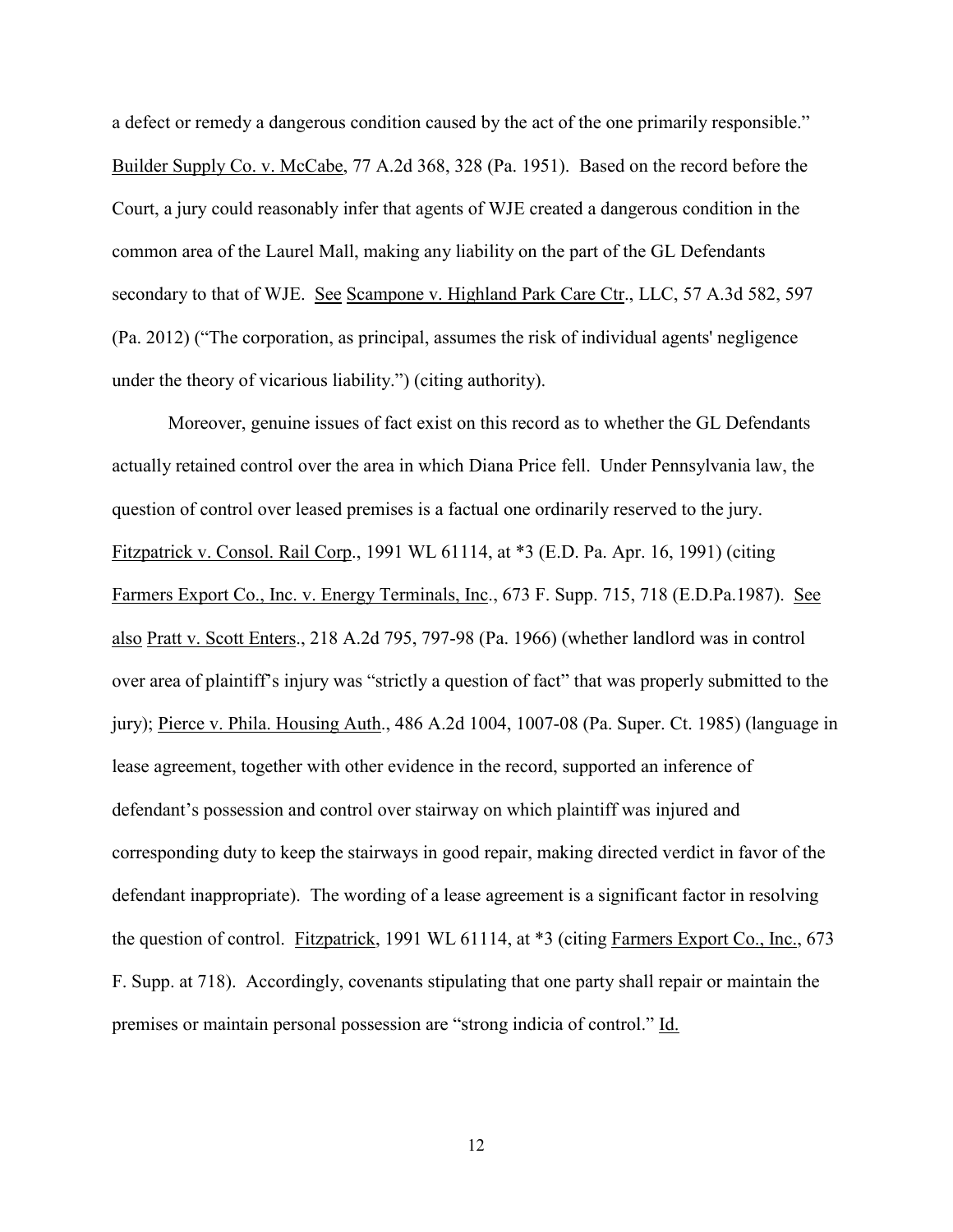For the reasons discussed, the Court has determined that the 2008 licensing agreement signed by Wallace is unenforceable as against the WJE Defendants. Nevertheless, the record suggests that, at the time of Diana Price's accident, WJE and GL Partners were operating under some type of oral or implied lease agreement. Unfortunately, the terms of that agreement are not clear because there is scant evidence in the record concerning the parties' course of conduct as it relates to possession and control over the area where Diana Price tripped and fell. While there is evidence indicating that the GL Defendants hired an independent contractor to generally maintain the common areas of the mall, see Doc. 78-4 at 5, there is also evidence to suggest that that the obstacle on which Diana Price tripped had remained in place for as long as a month prior to her accident, suggesting that WJE may have exercised some degree of control over the area immediately in front of its store. See C. Price Dep. at 27:13-16. There also is some ambiguity in the record concerning the precise description and location of the obstacle in question. One fact witness, Gail Haug, described the obstacle as a "shepherd's hook" and testified that it was placed partly inside the WJE Defendants' store, protruding into the corridor. See Haug Dep. at 54:9-21, Doc. 78-6. In short, because the evidence gives rise to unresolved factual issues concerning the precise location of the obstacle and the parties' respective duties, if any, to Diana Price, the Court cannot resolve the common law indemnity claim as a matter of law, at least to the extent the claim is directed against WJE.

Insofar as the common law indemnity claim is directed at Bodes and Wallace personally, the WJE Defendants contend that summary judgment is appropriate because WJE's structure as a limited liability company protects Bodes and Wallace from individual liability and no grounds exist for piercing the company's "corporate veil." This argument is well-taken.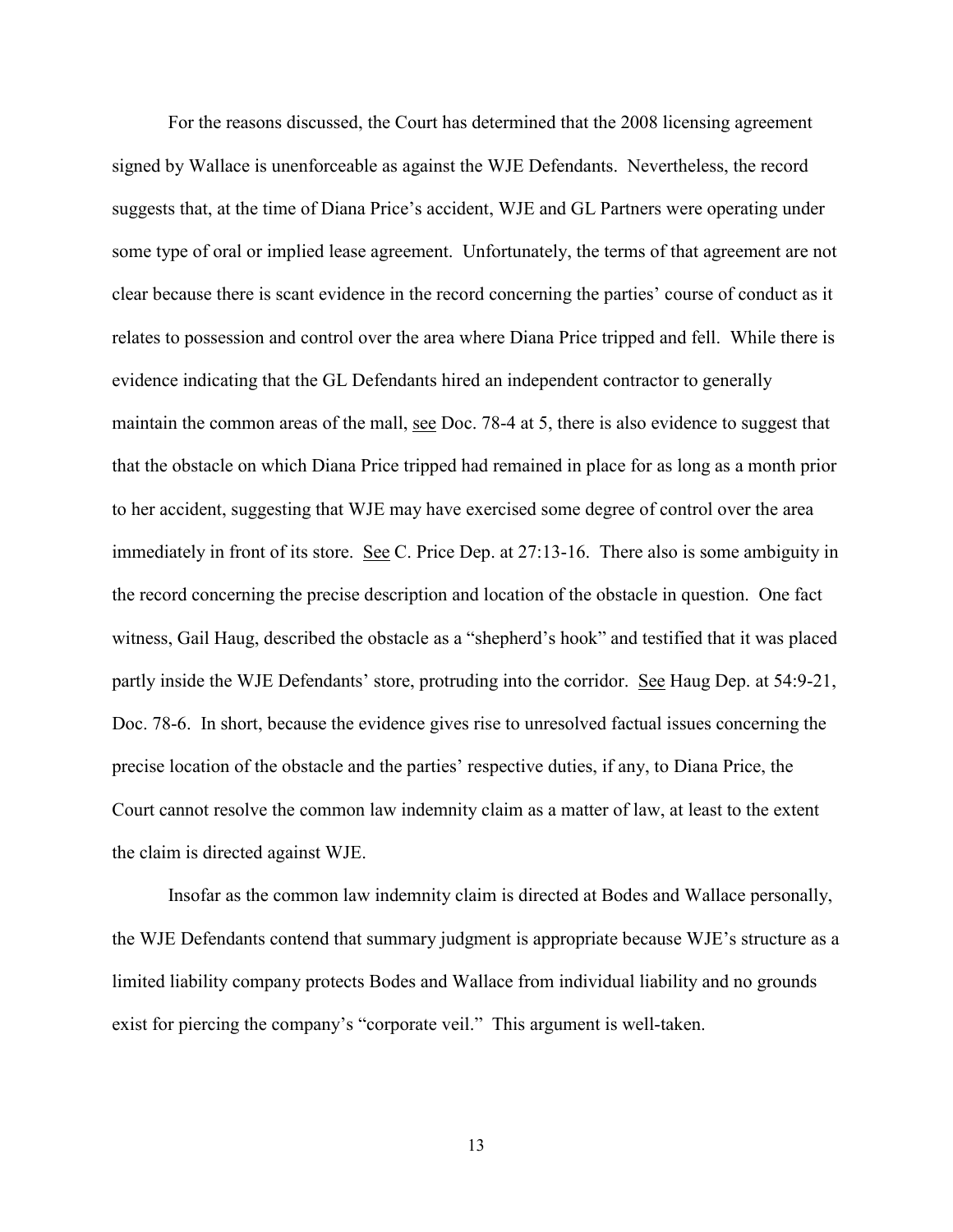Under Pennsylvania law, WJE's structure as a limited liability company generally shields Wallace and Bodes from personal liability. See 15 Pa. Cons. Stat. Ann. §8818(a) ("A limited liability company is an entity distinct from its member or members."); Id. §8834(a) ("A member or manager is not personally liable, directly or indirectly, by way of contribution or otherwise, for a debt, obligation or other liability of the company solely by reason of being or acting as a member or manager."); see also Commwealth Dep't of Envtl. Protection v. Trainer Custom Chem. LLC, 204 F. Supp. 3d 814, 826 (E.D. Pa. 2016) ("As a general rule, members of a limited liability company or shareholders of corporations are 'not personally liable to perform corporate obligations.'") (quoting Kaplan v. First Options of Chicago, Inc., 19 F.3d 1503, 1520-21 (3d Cir. 1994)) (internal footnote omitted). Because there is no indication in the record that either Wallace or Bodes were personally involved in placing the "pallet" in the location where Diana Price tripped, neither Wallace nor Bodes can be held liable under a "participation theory" of negligence. See Jackson v. Burlington Coat Factory, 2017 WL 3534983, at \*3 (E.D. Pa. Aug. 17, 2017) (noting Pennsylvania's recognition of the "participation theory," pursuant to which "a corporate officer/manager can be held personally liable for participating in the tortious activity of the company, but only where the manager 'specifically direct[s] the particular act to be done or participate[s], or cooperate[s] therein'") (quoting Wicks v. Milzoco Builders, Inc., 470 A.2d 86, 90 (Pa. 1983))(alterations in the original); Get-Er-Done Drilling, Inc. v. US Crossing Unlimited, LLC, 2017 WL 2936745, at \*6 (W.D. Pa. July 10, 2017) (discussing Pennsylvania's participation theory and observing that it applies in the context of limited liability companies).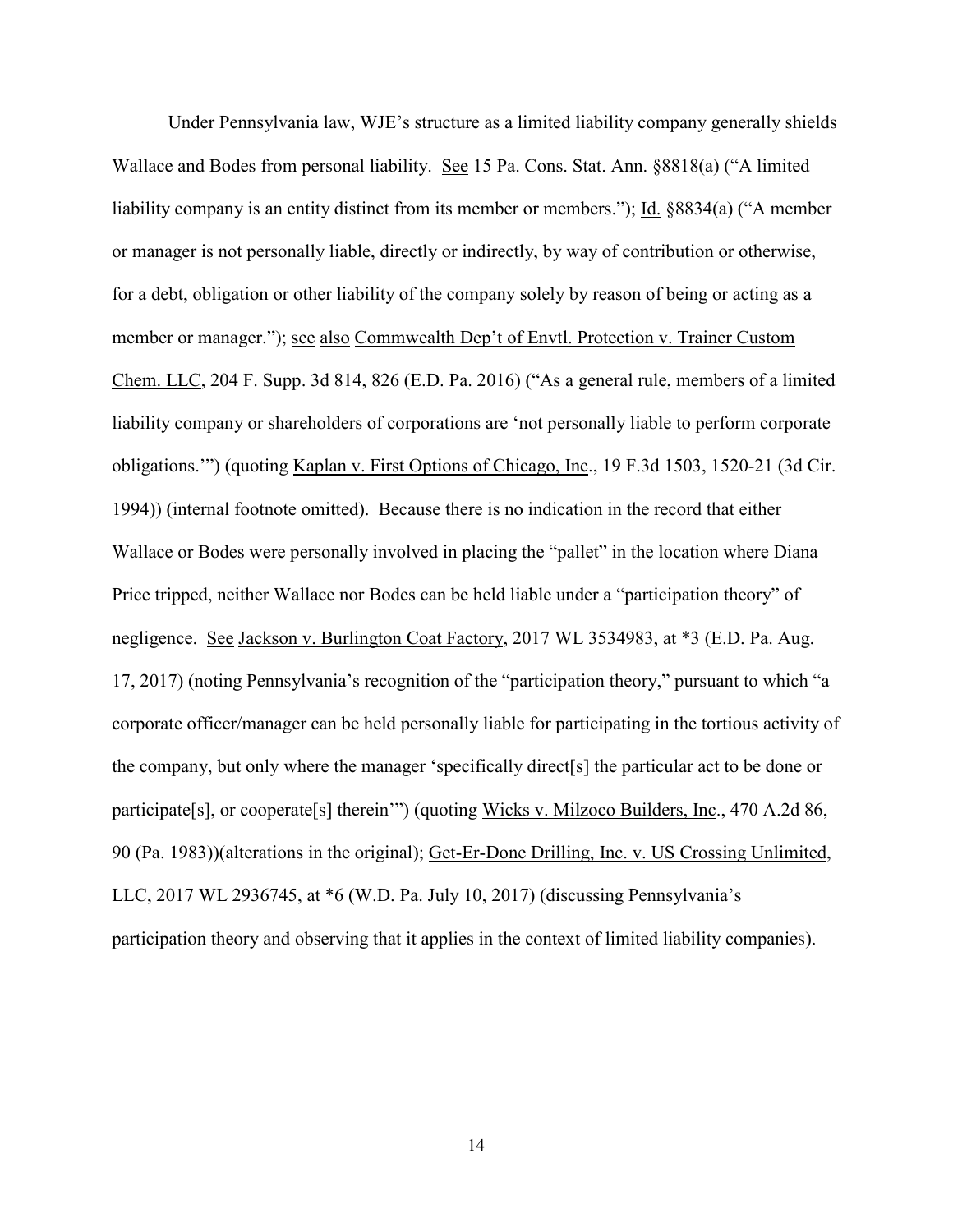Nor have the GL Defendants pointed to any evidence that would support piercing WJE's "corporate veil."<sup>[7](#page-14-0)</sup> In Pennsylvania, there is a strong presumption against piercing the corporate veil. See Lumax Indus., Inc. v. Aultman, 669 A.2d 893, 895 (Pa. 1995) ("[T]he general rule is that a corporation shall be regarded as an independent entity even if its stock is owned entirely by one person."). Nonetheless, there are certain situations where piercing the veil is countenanced in Pennsylvania – namely, when it is determined that "'the corporation is an artifice and a sham to execute illegitimate purposes and [an] abuse of the corporate fiction and immunity that it carries.'" Kaplan, 19 F.3d at 1521 (quoting Wheeling-Pittsburgh Steel Corp. v. Intersteel, Inc., 758 F. Supp. 1054, 1058 (W.D. Pa. 1990)) (alteration in the original). No clear test exists for determining when piercing the corporate veil is appropriate, although certain factors are relevant, such as undercapitalization, failure to adhere to corporate formalities, substantial intermingling of corporate and personal affairs and use of the corporate form to perpetuate a fraud. See Advanced Tel. Sys., Inc. v. Com-Net Prof'l Mobile Radio, LLC., 846 A.2d 1264, 1278 (Pa. Super. Ct. 2004). "[A] court inquires, inter alia, whether corporate formalities were observed and corporate records kept, whether officers and directors other than the dominant shareholder actually function, and whether the dominant shareholder has used the assets of the corporation as if they were his or her own." 12 Summ. Pa. Jur. 2d Business Relationships § 1:27 (2d ed.) (citing Fletcher-Harlee Corp. v. Szymanski, 936 A.2d 87 (Pa. Super. Ct. 2007), appeal denied, 956 A.2d 435 (2008) and cert. denied, 129 S. Ct. 1581 (2009)). "The corporate form will be disregarded only when the entity is used to defeat public

l

<span id="page-14-0"></span><sup>&</sup>lt;sup>7</sup> "Pennsylvania courts have found that the veil of an LLC may be pierced to the same degree as that of a corporation." Partners Coffee Co., LLC v. Oceana Servs. & Prods. Co., 700 F. Supp. 2d 720, 736 (W.D. Pa. 2010) (citing Advanced Tel. Sys. v. Com–Net Prof'l Mobile Radio, LLC, 846 A.2d 1264, 1281, n. 11 (Pa. Super. Ct. 2004)); Schwab v. McDonald (In re LMcD, LLC), 405 B.R. 555, 560 (Bankr. M.D. Pa. 2009).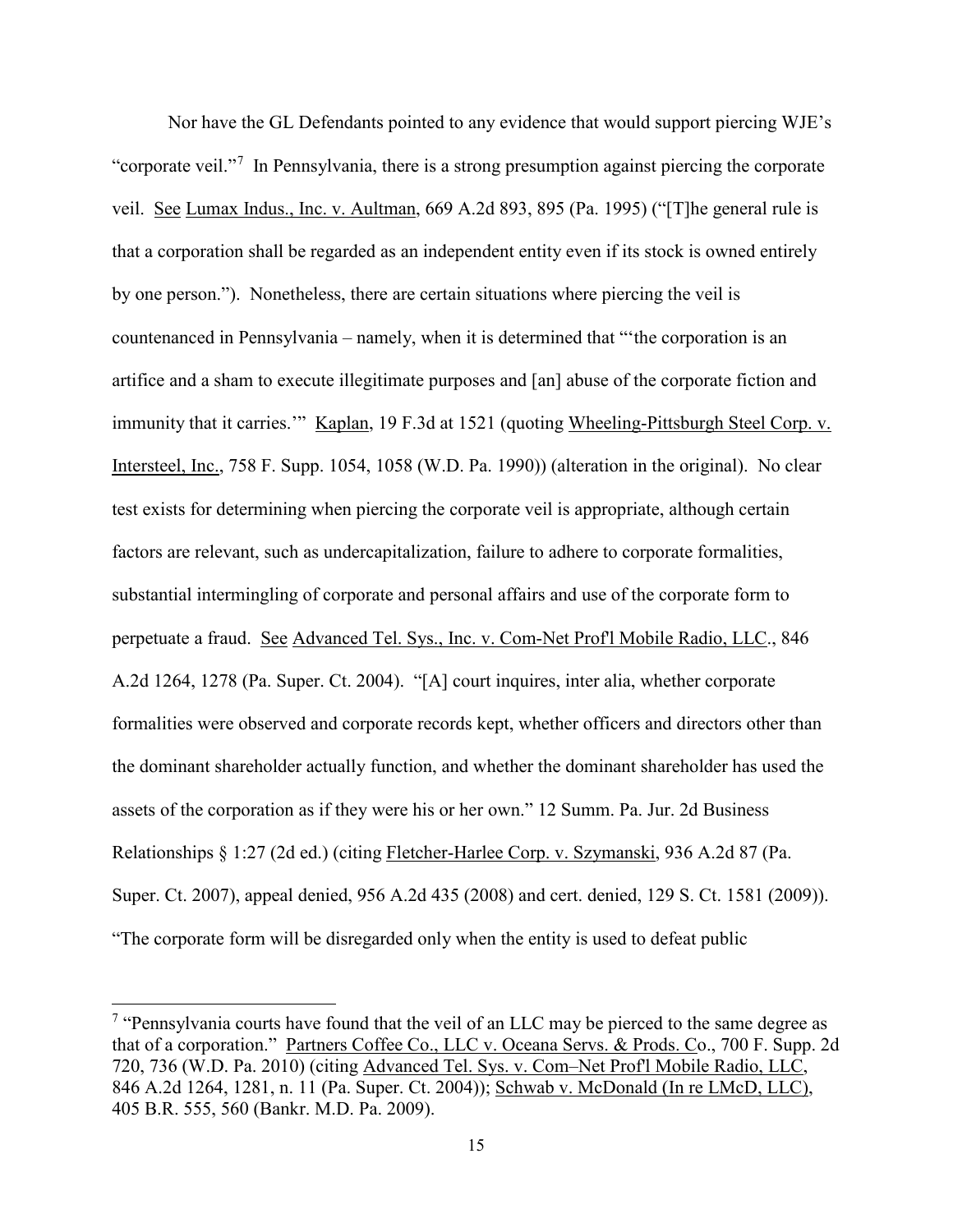convenience, justify wrong, protect fraud, or defend crime." Mosaica Educ., Inc. v. Pa. Prevailing Wage Appeals Bd., 925 A.2d 176, 184 (Pa. Commw. Ct. 2007) (citing First Realvest, Inc. v. Avery Builders, Inc., 600 A.2d 601, 604 (Pa. Super. Ct. 1991)).

Here, the GL Defendants have offered no persuasive justification for piercing WJE's "corporate veil." Their only argument is that the WJE Defendants are, in effect, attempting to nullify the indemnification clause of the 2008 licensing agreement without providing the GL Defendants notice or the opportunity to protect their interests. According to the GL Defendants, "[s]uch a position unjustly deprives [them] of the rights and protections mutually agreed to by Jeff Wallace as President and partner in Trial Town Peddlers with Mr. Bodes and who is admittedly and simultaneously, an employee/operator of Waive & Jane's Emporium LLC." GL Defs.' Mem. Opp. Mot. Summ. J. at 7, Doc. 75. As previously discussed, however, the Court has determined that the 2008 "licensing agreement" lacks the indicia of an enforceable contract. Because Pennsylvania recognizes a strong presumption against piercing WJE's corporate veil, and because the GL Defendants have failed to adduce evidence that could support reasonable grounds for doing so, the Court will grant the WJE's motion for summary judgment as it relates to the indemnity claims against Bodes and Wallace in their individual capacities.

#### **II**. **ORDER**

 For the reasons stated above, the W&J Defendants' Motion for Summary Judgment Relative to the Cross Claim filed by the Gator Laurel Defendants (**Doc. 70**) is **GRANTED** insofar as it relates to the GL Defendants' contractual indemnity claim against the WJE Defendants and the common law indemnity claims against Bodes and Wallace individually. The motion will be **DENIED** insofar as it relates to the GL Defendants' common law indemnity claim against WJE.